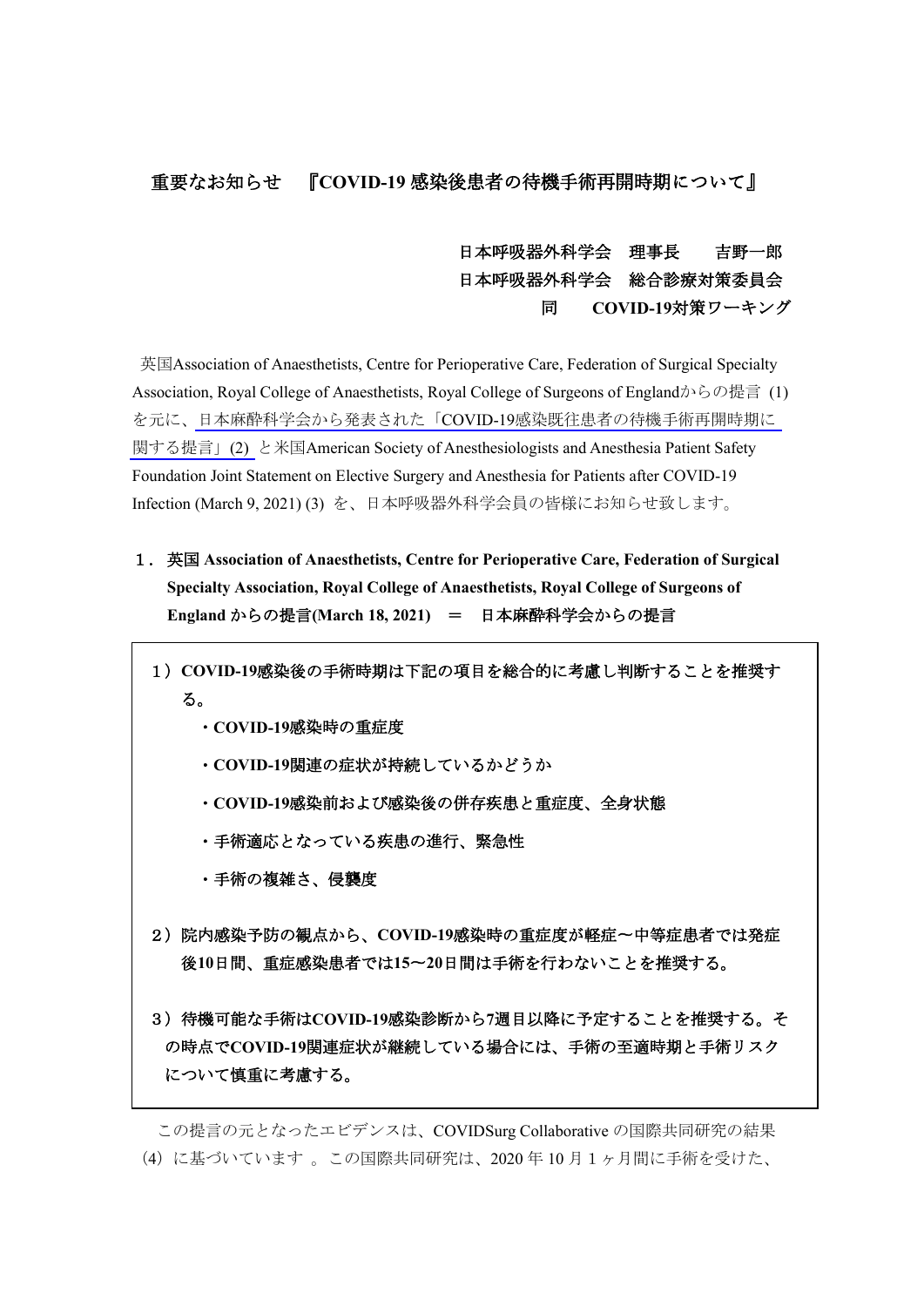世界 116ヶ国 1.667 病院 141.582 名(日本からの登録約 2.500 例)の患者の転帰について 調査した前向きコホート研究で、COVID-19 感染の診断後7週未満の手術患者は、非感染 の手術患者 (1.5% [95%CI 1.4-1.5]) に比し調整術後 30 日以内死亡率が高くなることが示さ れています(COVID-19 感染診断後 0-2 週 4.1% [95%CI 3.3–4.8]、3-4 週 3.9% [95%CI 2.6– 5.1]、5-6 週 3.6% [95%CI 2.0-5.2])。一方で、COVID-19 感染診断 7 週以降の手術患者の死 亡率は非感染の手術患者と同等(1.5% [95%CI 0.9-2.1])でした。さらに、7週以降でも COVID-19 感染関連症状が残存している患者(6.0% [95%CI 3.2-8.7])では、症状が軽快し た患者 (2.4% [95%CI 1.4–3.4]) や症状がなかった患者 (1.3% [95%CI 0.6–2.0]) と比較し、 調整術後 30 日以内死亡率が高くなることも判明しています。副次評価項目の術後 30 日以 内の呼吸器合併症(肺炎、ARDS、人工呼吸管理)発症率も、COVID-19 感染診断 7 週未満 の手術患者では、非感染の手術患者に比し有意に高値ですが、COVID-19 感染診断 7 週以 降の手術患者では非感染の手術患者と同等でした。

## 2.米国**American Society of Anesthesiologists and Anesthesia Patient Safety Foundation Joint Statement on Elective Surgery and Anesthesia for Patients after COVID-19 Infection**からの提言**(March 9, 2021)**

前述の国際共同研究 (4) においては、COVID-19感染診断7週未満で症状がなかった手術 症例を区別して評価していないこと、術前1ヶ月以内の上気道感染は術後呼吸器合併症発 症の独立した危険因子であることが明らかにされていること (5)、糖尿病患者ではCOVID-19感染症がより重症化しやすく入院加療を要することが多いこと (6, 7) などを根拠に、 COVID-19感染診断から手術までの待機期間を以下のように提案しています。

・無症状あるいは、軽症で呼吸器症状がなかった症例では、**4**週間

・咳や呼吸苦などの症状はあったが、入院加療を要さなかった症例では、**6**週間

・症状があり、糖尿病、免疫抑制状態、あるいは入院加療を要した症例では、**8**〜**10**週間 ・**COVID-19**感染症のため**ICU**での加療を要した症例では、**12**週間

これらの基準は絶対ではなく、手術侵襲、併存疾患、手術時期遅延に伴うリスクベネフ ィットなどの術前リスク評価により、個々の症例ごとによく吟味すべきである。 とりわけ、倦怠感、息切れ、胸痛のような後遺症状はCOVID-19感染後では一般的であ り、感染の診断から60日以上も持続し得る (8, 9)。加えて、COVID-19は心機能に長期に わたる有害作用を及ぼし得る。COVID-19から回復した、とりわけ後遺症状のある患者で は、より徹底的な心肺機能評価と、その結果を考慮に入れた待機手術時期決定を要する。